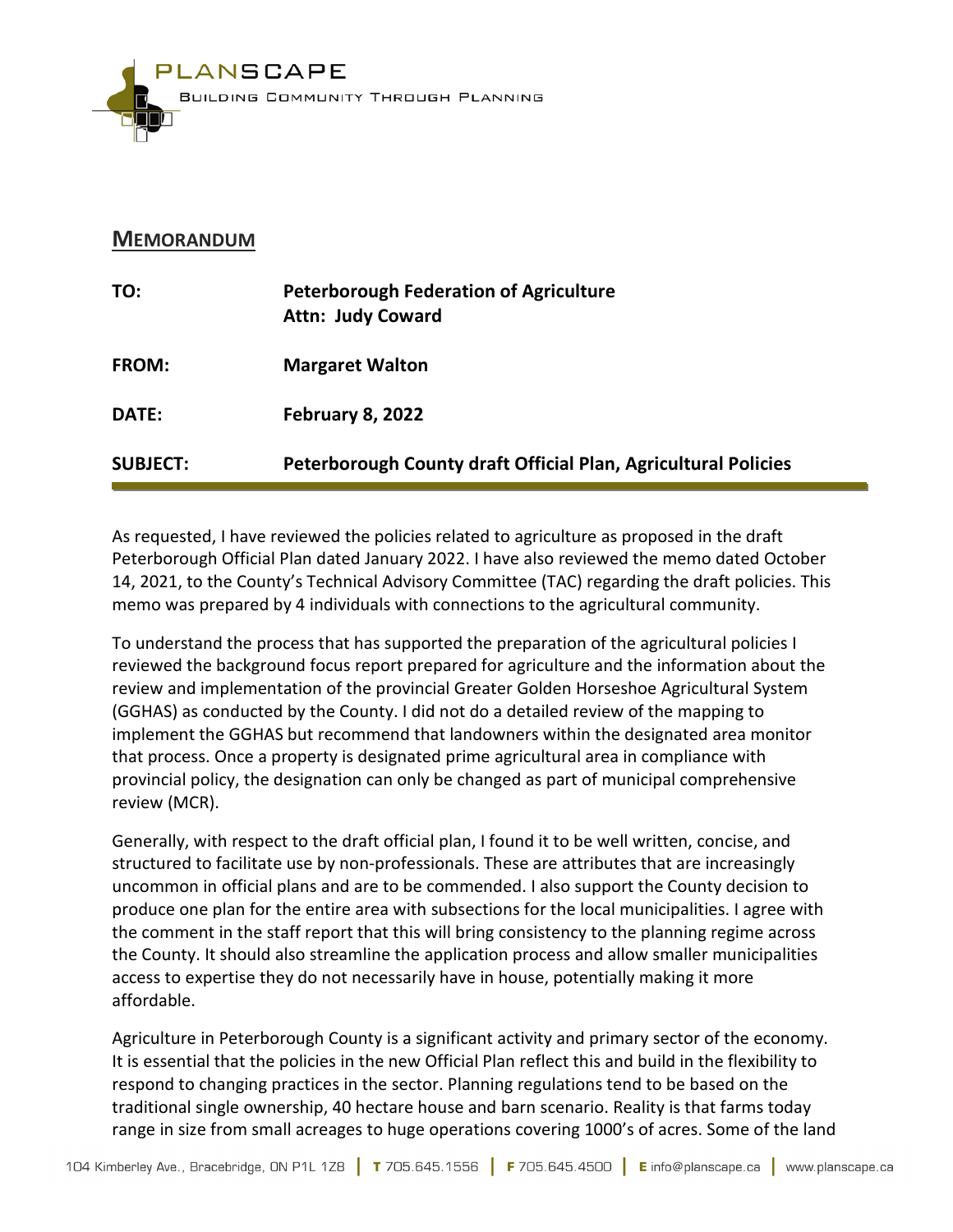under production by one farm business is owned, some is rented. Parcels can be held in different ownerships. Production profiles change based on crop rotation cycles and market demand. Custom work between producers is common. Evolving regulations such as nutrient management, result in the requirement for increased setbacks. Common farm practices including spraying, nutrient management, combining and harvesting can cause friction with non-farm neighbours. To be responsive to the evolving nature of the farm sector, planning policies need to be flexible and progressive. They need to protect the farmers ability to farm efficiently and profitably while protecting the land base for future generations. It is a challenging requirement. Ongoing dialogue between the farm community, planners and politicians is essential to achieve the right balance.

It is also essential to recognize the unique characteristics of the agricultural sector in different areas. The geography of Peterborough County is dominated by drumlins and eskers, features that impact the nature and scale of operations. Farm size is somewhat smaller than in other areas and livestock production is still strong. The number of livestock operations is important to note since they are the type of operations that are often most negatively impacted by nonfarm development.

The October 14<sup>th</sup>, 2021, submission to TAC by 4 individuals representing the farm community, contained a thoughtful analysis of the draft Official Plan policies at that point in time. It contained some very reasonable recommendations, several which were addressed in the January draft of the Official Plan. Comments and additional thoughts on that submission are summarized in the attached spreadsheet.

## General Comments

The draft Official Plan is supportive of agriculture and contains policies that recognize its importance in the County. As noted, the approach of one plan for the County is commendable. It will result in a clear policy framework under which development will be managed and ensure a "level playing field" for all.

Recommendations arising from my review of the January draft of the Official are summarized below:

- Additional language could be added enhancing the emphasis on the importance of agriculture in the County and the commitment to protecting the right to farm under circumstances that support profitability.
- More rigorous implementation of controls to protect livestock operations should be considered. This could include MDS restrictions that go beyond the provincial standard to ensure setbacks do not restrict the right to expand or relocate facilities on farm properties. Enforcing setbacks from lot lines, not buildings, as is done for most non-farm development, would achieve this.
- Agriculture-related and on-farm diversified uses should be controlled through restrictions in scale and management of off-site impacts.

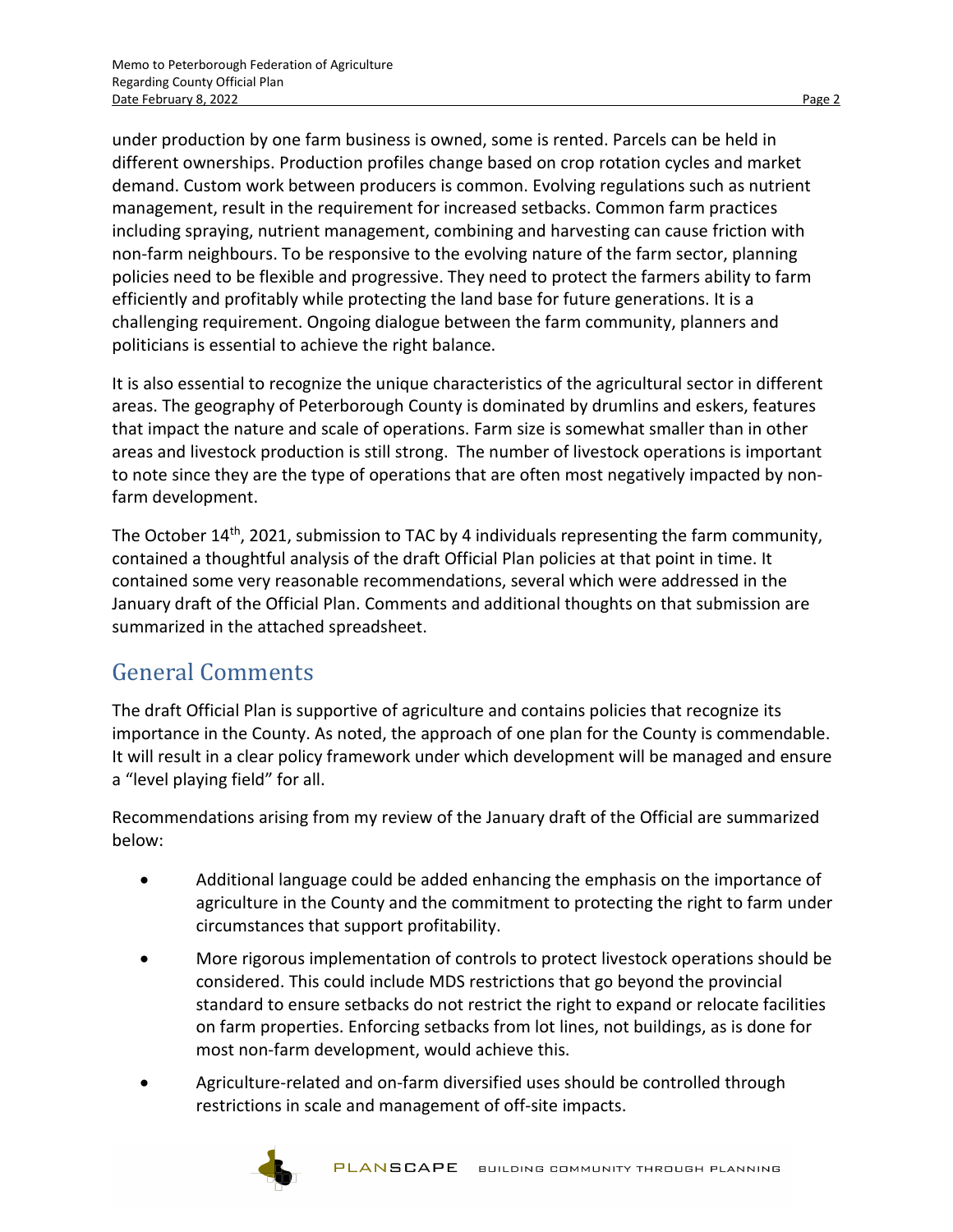- To contribute to the protection of historic landscapes and retention of obsolete agricultural structures, policies allowing on-farm diversified uses in these structures should be encouraged with careful controls to preserve the integrity of the agricultural area. Adaptive re-use is referenced in the plan, but controls to ensure this type of development remains secondary should be addressed.
- Consideration of scale must be long term. If successful, on-farm businesses grow and are no longer secondary. The potential for growth must be considered when the use is first considered. If significant growth is anticipated, the use should be located on commercial or industrial land, not on prime agricultural land.
- Event centres should not be permitted. These uses have an established record of being disruptive and hamper surrounding agricultural operations. If there is strong planning justification for such a development in the agricultural area, it should be confirmed through an official plan amendment that allows for public input.
- While including specific provisions in an official plan that are more appropriate to a zoning by-law is not generally good practise, there are certain circumstances where it may be appropriate. Control of overnight accommodation on farm properties by specifying the number of units permitted on the property, should be considered. This could be done by permitting bed and breakfast operations and including the maximum number of units permitted in the definition.
- A list of agriculture-related and on-farm diversified uses tailored to what would be appropriate in Peterborough County should be included in the plan. (See Addendum - Bruce / Grey County example attached).
- Breweries and distilleries should not be permitted on prime agricultural land. (See comments on spreadsheet). Wineries and cideries should be limited in size and permissions linked to processing of on site and local product.
- To accommodate large scale agriculture-related uses, the County should be encouraged to consider establishing agriculture-based enterprise zones on lower class land where clusters of uses servicing agricultural operations can be located in proximity to and easily accessible from area farms.
- The Natural Heritage policies in Section 4.3 should be reviewed with the County to fully understand any potential impacts on agricultural practise. Potential restrictions that could have an impact on farming operations include setbacks from natural features, restrictions on clearing, managing drainage works and requirements for natural heritage evaluations.

## Specific comments

Section 2. 2 Site Plan Control

 $\circ$  More detail should be provided on the exemption of certain on-farm diversified uses from site plan control by local municipalities. If, as recommended, a list of

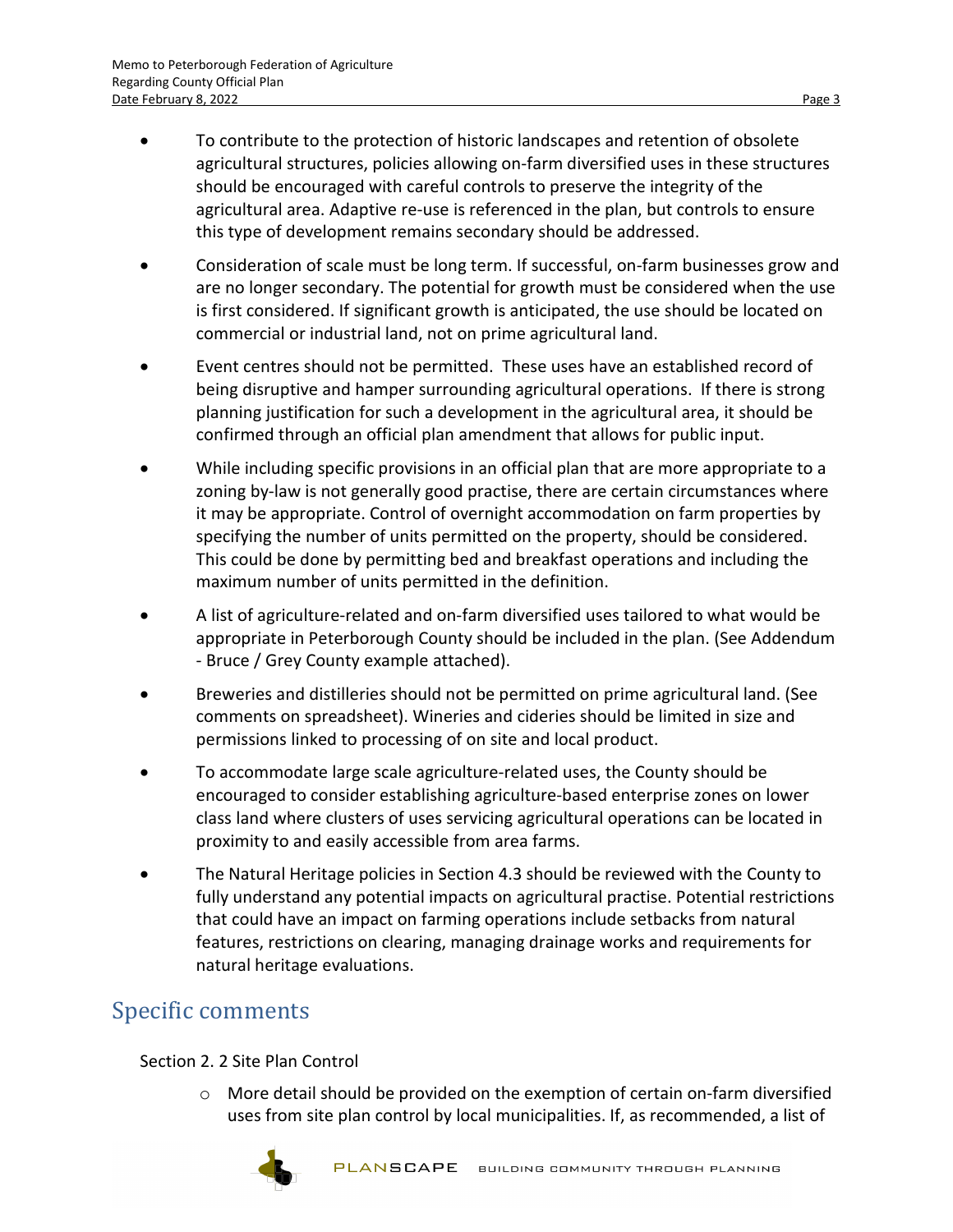appropriate uses is included in the OP, any use that will generate additional traffic, servicing requirements or off-site impacts should be subject to site plan control regardless of whether it is an agriculture-related or an on-farm diversified use.

- $\circ$  Paragraph 2 pg. 26, addressing conditions of consent should include a reference to Agricultural Impact Assessments.
- $\circ$  Paragraph 3 pg. 26, should include a reference to the mitigation of off-site impacts and protection of the ability to farm efficiently.

#### Section 2.3 Zoning By-law

 $\circ$  If additional setback requirements are deemed appropriate to protect operations that are subject to MDS requirements, remove the wording "as prescribed by the Province" and add wording to allow more rigorous standards imposed on non-farm uses in proximity to livestock operations.

#### Section 3.5 Consents

- $\circ$  Sect 9 g)a)ii require that the lot not exceed 1 ha or 2% of the lot from which it is being severed, whichever is less.
- $\circ$  Sect 9 g)a)iii restrict structures on retained lot to non residential buildings or non-farm structures.

#### Section 3.8 Minimum Distance Separation

 $\circ$  Include a provision permitting setbacks to be established from the farm property lot line to retain flexibility for expansion on the farm property.

#### Section 4.1.2 Agriculture

- $\circ$  Sect 4.1.2.1 Permitted uses include a list of identified agriculture-related and on-farm diversified uses developed in consultation with the farm sector.
- $\circ$  Sect 4.1.2.2 New Development add requirement that there is no available property that is not designated agriculture in the vicinity.
- $\circ$  Section 4.1.2.2 f) add restriction "whichever is less" to lot size. Require site plan control and notice to the neighbours if use involves additional structures, new entrances, additional parking or servicing.
- $\circ$  Sect 4.1.2.2 h) specify how cumulative impact of multiple uses will be measured or remove the provision and implement alternative controls to limit the number and impact of uses.
- $\circ$  Sect 4.1.2.2 i) Event centres should not be permitted in the agricultural area consideration could be given to permitting them under temporary use by-laws. (See Addendum attached)
- $\circ$  Section 4.1.2.2 k) processing of cannabis can evolve into an industrial use controls on the operations should be rigorous so they remain agricultural.

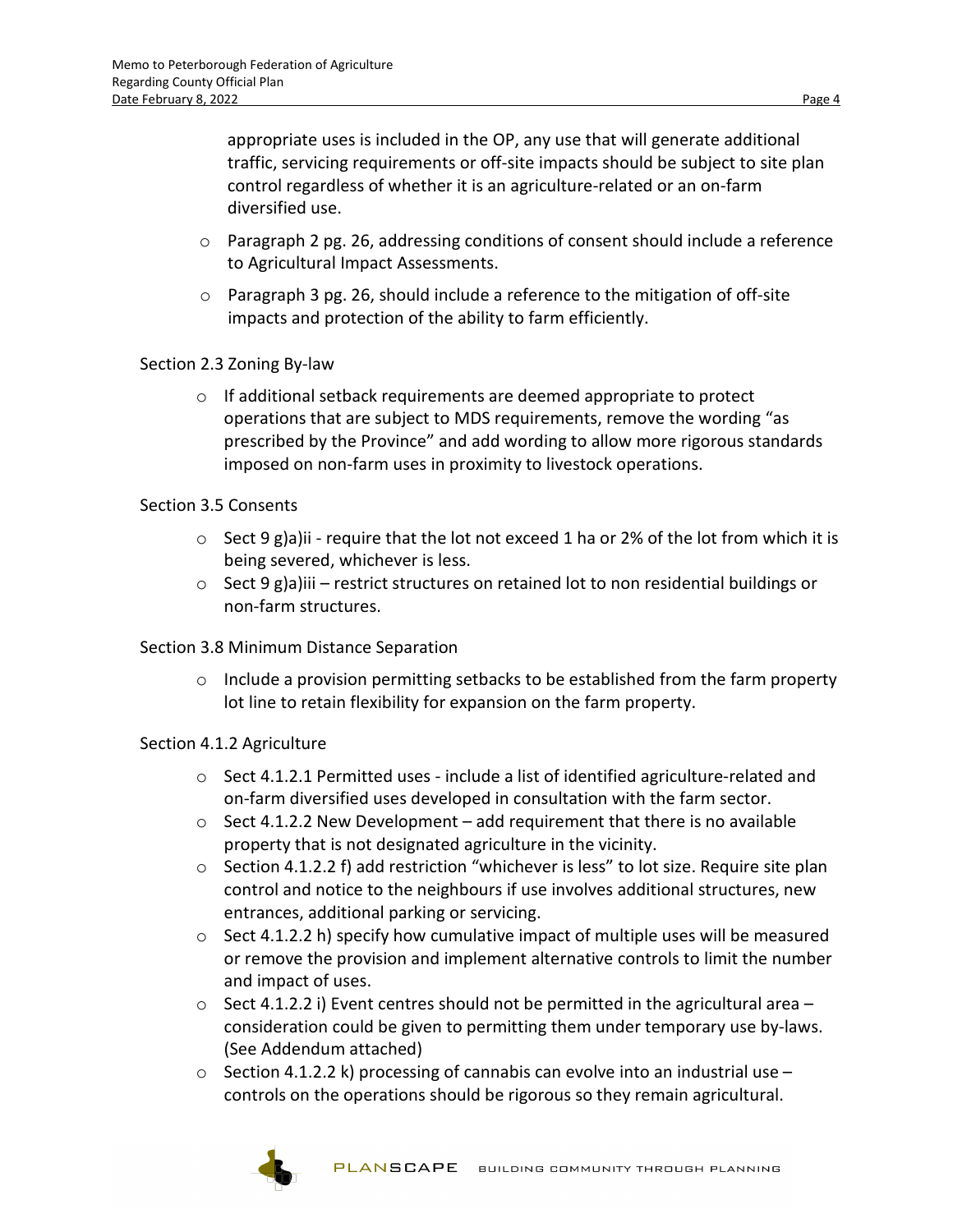#### Section 4.3 Natural Heritage Policies

o Sect 6.3.1 Determine how setbacks from natural heritage features and associated restriction on site alteration will impact agricultural activities.

#### Section 10 Transportation

o Section 10.1 Include as an objective ensuring roads are designed to safely accommodate the movement of farm equipment.

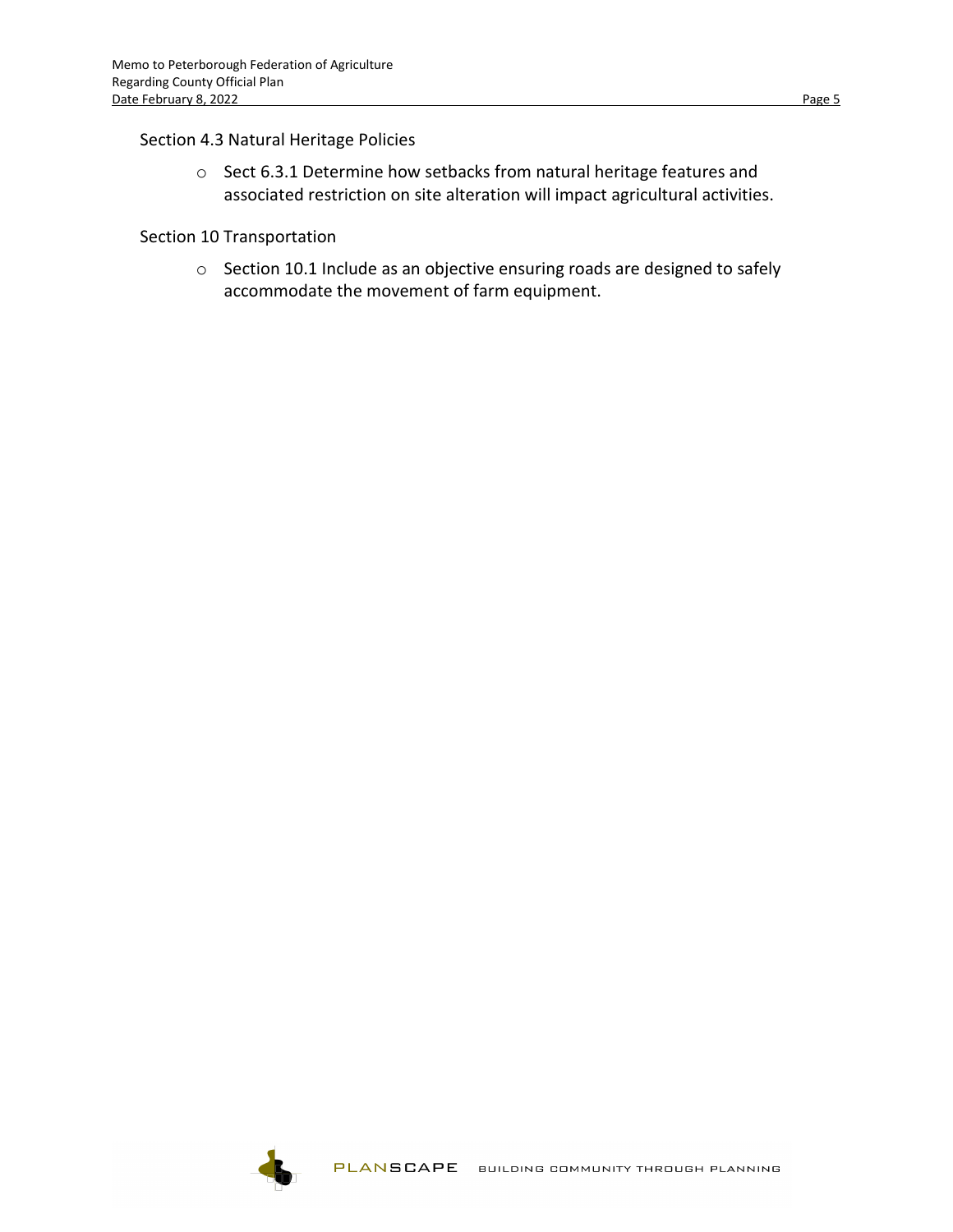## **Peterborough County Official Plan**

#### **Response to comments from "Agriculture Community"**

Peterborough County Federation of Agriculture, Peterborough Food and Farming Alliance, Peterborough Agricultural Round Table

Submitted: October 14th, 2021

| <b>Topic</b>              | <b>Ag Community Comment</b><br>(Lengthier comments are paraphrased. Always refer to original submission.)                                                                                                                                                                                                                                                                                                                                                                           | <b>Relevant OP Section</b> | <b>Planscape Response/Comments</b>                                                                                                                                                                                                                                                                                                                                                                                                                                                                                                                                                                                                                                                                                                                               |
|---------------------------|-------------------------------------------------------------------------------------------------------------------------------------------------------------------------------------------------------------------------------------------------------------------------------------------------------------------------------------------------------------------------------------------------------------------------------------------------------------------------------------|----------------------------|------------------------------------------------------------------------------------------------------------------------------------------------------------------------------------------------------------------------------------------------------------------------------------------------------------------------------------------------------------------------------------------------------------------------------------------------------------------------------------------------------------------------------------------------------------------------------------------------------------------------------------------------------------------------------------------------------------------------------------------------------------------|
| Agriculture               | "On-Farm Diversified Uses" and "Agri-Tourism Uses" definition and references<br>are very broad.                                                                                                                                                                                                                                                                                                                                                                                     | 7.2.1.1                    | These definitions are taken directly from the Provincial Policy Statement (PPS) a<br>practise that is common in Official Plans (OP). Given that this plan covers all of the<br>County, and that the nature and extent of agricultural activities varies across the<br>geographic area, I think this is appropriate. The focus should be on ensuring the<br>policies control potentially conflicting or inappropriate uses while leaving flexibility for<br>local municipalities to implement controls that respond to the nature of their area<br>through zoning.                                                                                                                                                                                                |
| Agriculture               | TAC Committee discussing "farm vacation stays" as a type of "Agri-Tourism"<br>activity, however the Guidelines on Permitted Uses in Ontario's Prime<br>Agriculture Areas, Publication 851, do not permit "accommodations". "Agri-<br>tourism uses" should include a statement that says " other than Bed & Breakfast<br>activities, accommodations are not permitted as "Agri-tourism use"                                                                                          | 7.2.1.1                    | Recommend defining a bed and breakfast establishment in the Official Plan and<br>including a maximum number of rooms as a way of controlling the size and impact of<br>potential accommodation uses. If additional parking and servicing is required the<br>development should be subject to site plan control.                                                                                                                                                                                                                                                                                                                                                                                                                                                  |
| Agriculture-Severance     | Maintaining large farm parcel size is important for the long term health of<br>Peterborough County's Agriculture Community. Larger parcel size allows for<br>agriculture activities to adapt to market changes, makes moving large<br>equipment easier, and supports Nutrient Management loads.                                                                                                                                                                                     | $2.3.3.1$ ) a.i            | Agreed, ideally increased fragmentation should not be permitted. However, the<br>dilemma that arises is a severance is often the mechanism used to secure financing<br>for an agriculturally related use. If the property where the use is to be established is<br>not severed, often financing is difficult to secure. Even if a mortgage is available, the<br>entire farm property is impacted. This issue can be addressed by enacting strong<br>policies to ensure that if a severance is allowed to establish an agricultural related<br>use, that use must be a bona fide agricultural use required in the area. The area to be<br>severed should be minimized to just what is needed. Severances should not be<br>permitted for on-farm diversified uses. |
| Agriculture-<br>Severance | Surplus to a farming operation. The Draft Policy States: The Planning<br>Authority will ensure that new residential dwellings are prohibited on any<br>remnant parcel of farmland through rezoning and/or merger agreement". The<br>requirement to merge land removes farmers ability to leverage the value of the<br>property because it is part of the farmers total land holding. The requirement can<br>create a farm business management/risk management issue for the farmer. | 2.3.3.1) a.iii             | The OP should include a policy requiring a prohibition on residential and non farm<br>structures on retained farm parcels resulting from the severance of a surplus dwelling.<br>This policy can be enforced by requiring a zoning restriction imposed as a condition of<br>consent. The zoning should clearly prohibit any uses on the retained farm parcel other<br>than an agricultural use. Imposing a requirement for farm consolidation is impractical<br>and unnecessary. With the changing nature of farming and the increased size of<br>operations many farmers farm diverse parcels that are often held in different<br>ownerships and can be located in different municipalities.                                                                    |
| Agriculture-Severance     | Agree that severances of On-Farm Diversified Uses shall not be permitted                                                                                                                                                                                                                                                                                                                                                                                                            | 2.3.3.1) a.vi              | Agreed. On farm diversified uses should be secondary and incidental to the farm<br>operation. Severances to accommodate such uses should not be permitted. If the<br>use involves additional parking, site grading or servicing, site plan control should be<br>imposed.                                                                                                                                                                                                                                                                                                                                                                                                                                                                                         |

#### **Response from Planscape Inc.**

February 2022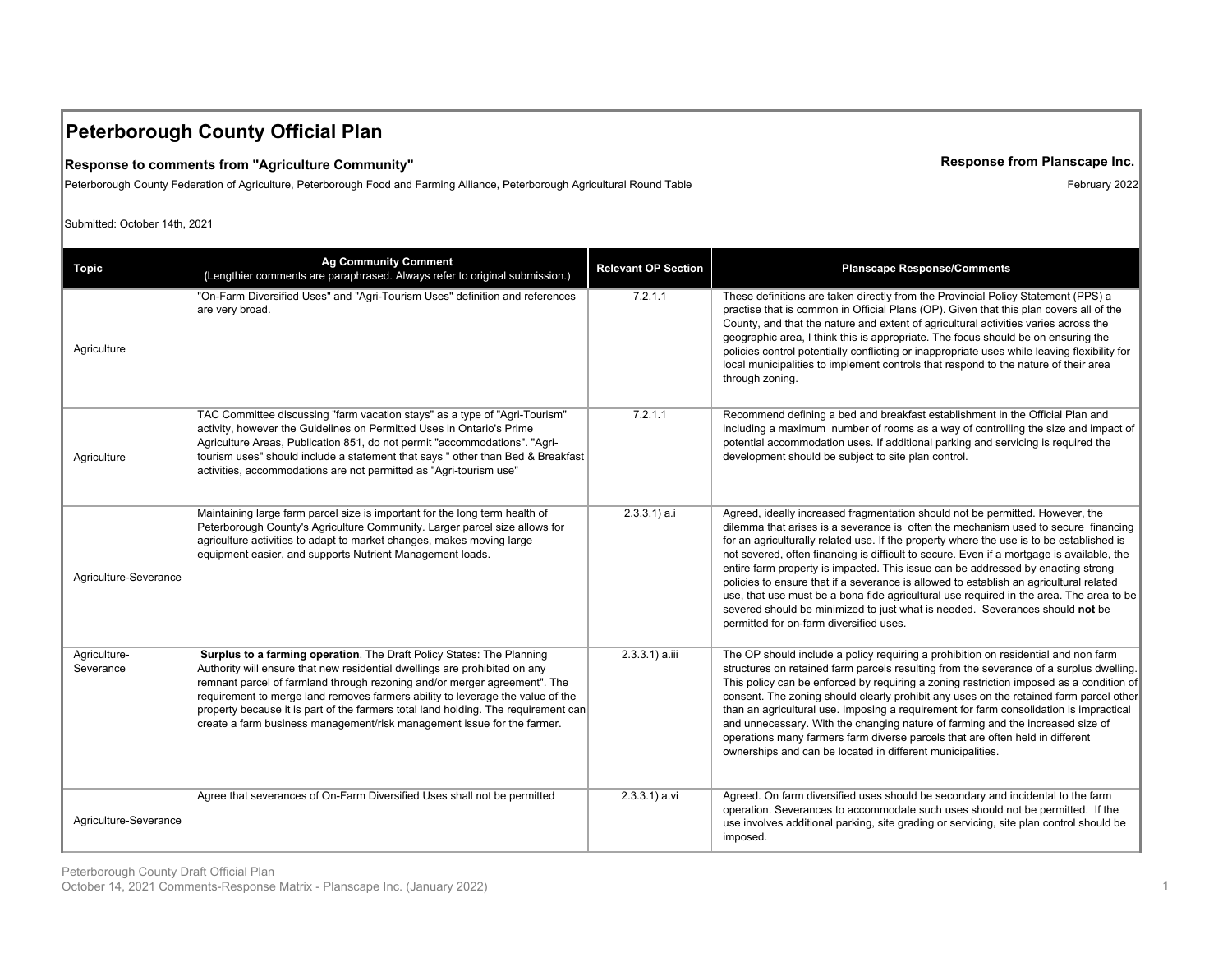| <b>Topic</b>                                           | <b>Ag Community Comment</b><br>(Lengthier comments are paraphrased. Always refer to original submission.)                                                                                                                                                                                                                                                                                                      | <b>Relevant OP Section</b> | <b>Planscape Response/Comments</b>                                                                                                                                                                                                                                                                                                                                                                                                                                                                                                                                                                                                                                                                                                                                                                                                                                                                                                                                            |
|--------------------------------------------------------|----------------------------------------------------------------------------------------------------------------------------------------------------------------------------------------------------------------------------------------------------------------------------------------------------------------------------------------------------------------------------------------------------------------|----------------------------|-------------------------------------------------------------------------------------------------------------------------------------------------------------------------------------------------------------------------------------------------------------------------------------------------------------------------------------------------------------------------------------------------------------------------------------------------------------------------------------------------------------------------------------------------------------------------------------------------------------------------------------------------------------------------------------------------------------------------------------------------------------------------------------------------------------------------------------------------------------------------------------------------------------------------------------------------------------------------------|
| Agriculture Related-<br>Use/On-Farm<br>Diversified Use | We have not been able to review the OP in its entirety, specifically, section 1. iv,<br>refers to Section 2.3.6 (MDS), Section 2.7.1 (Site Plan Control), and Section<br>2.10 (Transportation). Reviewing these sections would allow for a more<br>complete review                                                                                                                                             | 1.iv and 2 vii.            | These policies are now available. The consent policies appear to be consistent with<br>what is being requested. The transportation policies (Section 10.1) should include<br>reference to the need to ensure roads are safely accessible for farm equipment. For<br>MDS, the policies should protect the flexibility to expand livestock operations on the<br>farm property. Separation distances should be regulated on the basis of lot lines, not<br>existing buildings in the prime agricultural area. When new development is proposed<br>that triggers MDS, setbacks should be imposed on the property proposed for<br>development, not on the farm property. This will require the OP to include provisions<br>that allow controls that are more rigorous than the provincial controls. The wording<br>must be appropriate to allow this. Additional comments regarding these policies are<br>included in the covering memo.                                           |
| On-Farm Diversified<br>Use                             | "On-Farm Diversified Use (OFDU)" policies provides positive direction for<br>establishment of OFDU. Statement of "OFDU will be limited in area, up to 2% of<br>a farm parcel to a maximum of 1 hectare"- should add "whichever is less".<br>Additionally, agree with section 2.ix "where there is more than one OFDU, the<br>combined area of all uses shall not exceed the lot area criteria outlined above". | 2 and $2(ix)$              | Agree that the restriction "whichever is less" should be added and that the total area<br>occupied by all OFDU's should be cumulative. It should also be clear that the<br>provision relates to the farm property where the use is to be located and not to the<br>area of the "farm operation" which may include numerous properties.                                                                                                                                                                                                                                                                                                                                                                                                                                                                                                                                                                                                                                        |
| On-Farm Diversified<br>Use                             | Potential for conflict between OFDUs and neighbouring agricultural activities.<br>The new expanded list of OFDUs which include "agri-tourism uses" and "uses<br>that produce value-added agriculture products" is extensive. Therefore, we<br>propose that the establishment of any OFDU should be subject to consultation<br>with the neighbouring property owners.                                           | 2                          | What form would the consultation take? Unless it is a formal process (such as a<br>rezoning) these consultations can be time consuming and meaningless. Better to<br>have appropriate controls implemented though policy and regulation so there is an<br>established process and all applicants are treated equitably. Grey and Bruce Counties<br>have developed a list of appropriate OFDU's and ARU's that is attached as<br>Addendum 1. A similar list could be drawn up for Peterborough with input from the<br>agricultural sector. It is my recommendation that breweries and distilleries not be<br>permitted on farm properties. There is usually little connection with product grown on<br>site. These are industrial uses that need to be located in areas with appropriate<br>services. They may start out small but, if successful, grow quickly. Wineries and<br>cideries should be controlled through provisions related to on site production of<br>product. |
| On-Farm Diversified<br>Use                             | Pleased that section 2.x "applicant must demonstrate that they are a bona-fide<br>(farmer) by providing Farm Business Registration Number", is included in draft<br>policy to prevent non-farmers from creating OFDU.                                                                                                                                                                                          | 2. x.                      | Agree                                                                                                                                                                                                                                                                                                                                                                                                                                                                                                                                                                                                                                                                                                                                                                                                                                                                                                                                                                         |
| On-Farm Diversified<br>Use                             | To ensure that OFDU is and remains a secondary use, minimize encroachments<br>and reduce pressure to sever land, the following should be added "the on-farm<br>diversified use be located within or immediately adjacent to an existing farm<br>building cluster."                                                                                                                                             | 2.i                        | Agree. This will also help minimize off site impacts.                                                                                                                                                                                                                                                                                                                                                                                                                                                                                                                                                                                                                                                                                                                                                                                                                                                                                                                         |
| Agriculture Related-<br>Use/On-Farm<br>Diversified Use | Local municipalities are able to set additional limits on OFDU and Agriculture<br>Related Uses in local Zoning By-law and may require an application for site plan<br>control. We suggest that the OP contain more requirements so that a patchwork<br>of rules is not created at the Township level.                                                                                                          | 3                          | Additional policies requiring site plan control for certain uses should be implemented.                                                                                                                                                                                                                                                                                                                                                                                                                                                                                                                                                                                                                                                                                                                                                                                                                                                                                       |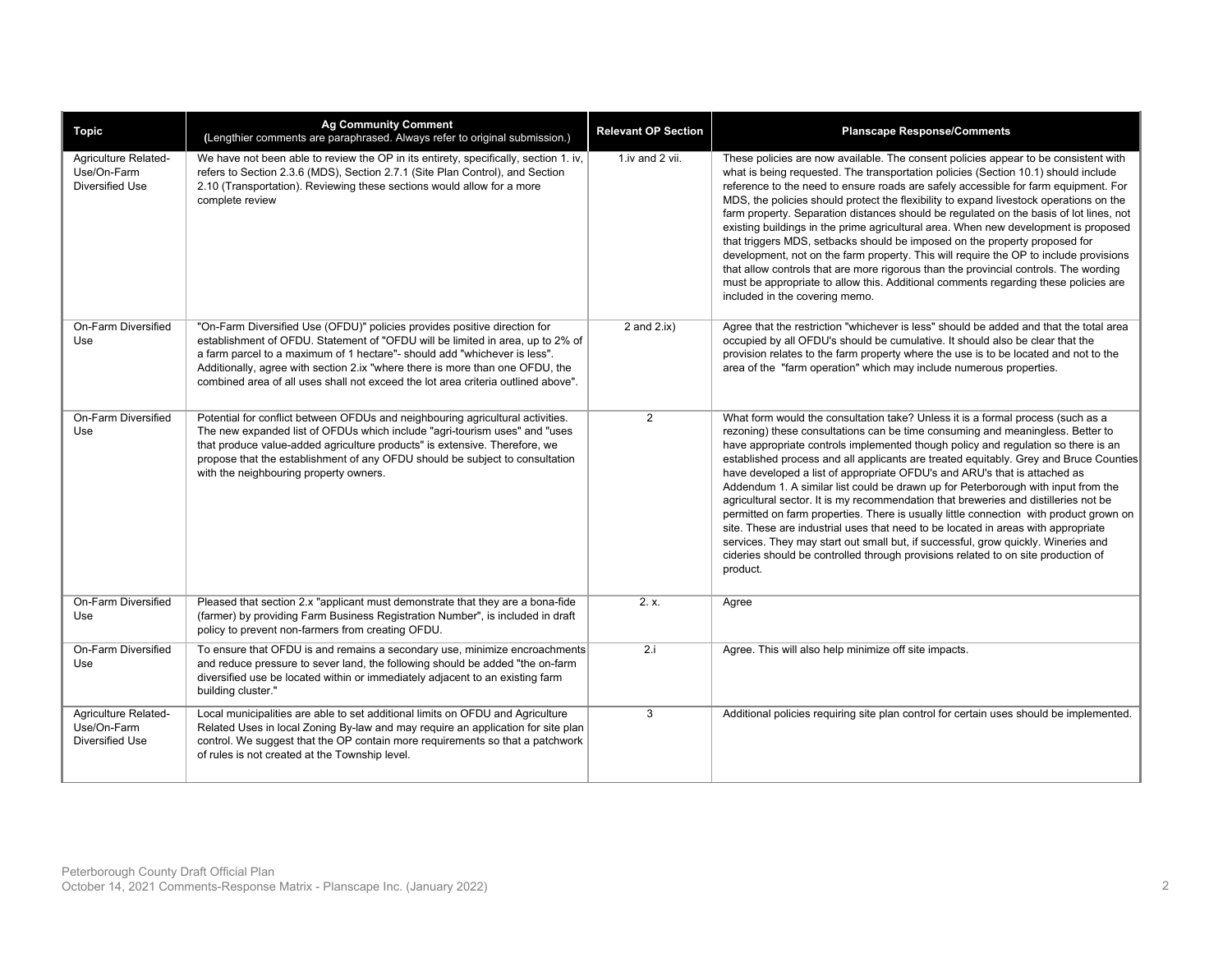| <b>Topic</b>                                           | <b>Ag Community Comment</b><br>(Lengthier comments are paraphrased. Always refer to original submission.)                                                                                                                                                                                                                                                                                                                                                          | <b>Relevant OP Section</b> | <b>Planscape Response/Comments</b>                                                                                                                                                                                                                                                                                                                                                                                                                                                                      |
|--------------------------------------------------------|--------------------------------------------------------------------------------------------------------------------------------------------------------------------------------------------------------------------------------------------------------------------------------------------------------------------------------------------------------------------------------------------------------------------------------------------------------------------|----------------------------|---------------------------------------------------------------------------------------------------------------------------------------------------------------------------------------------------------------------------------------------------------------------------------------------------------------------------------------------------------------------------------------------------------------------------------------------------------------------------------------------------------|
| Agriculture Related-<br>Use/On-Farm<br>Diversified Use | The list of "permitted uses" (OFDU & Agriculture Related Uses) is extensive and<br>the size/amount of activity that can be generated can greatly vary. Many uses<br>would not be permitted to exist in an area that are designated something other<br>than "agricultural" without being rezoned. Allowing neighbours to comment and<br>requiring a site plan control agreement provides the municipality with increased<br>legal authority to remedy any problems. | 3                          | As previously stated a list of appropriate uses (as per the Bruce / Grey example<br>attached) could be attached to the OP specifying appropriate uses. This list can be<br>tailored to the specific characteristics of Peterborough agriculture through consultation<br>with the sector. Site plan control should be implemented to manage site alteration and<br>off site impacts.                                                                                                                     |
| <b>Multiple Use</b>                                    | Agree that "the cumulative impact of multiple uses in prime agricultural area<br>should be limited and not undermine the agricultural nature of the area",<br>however the draft policy does not identify how the number of uses will be<br>managed and "limited" when required.                                                                                                                                                                                    |                            | Agree -"limited" can be interpreted in many different ways. Being more specific by<br>controlling uses through on site controls such as restricting the area occupied,<br>controlling the types of use, considering the requirements for services are more<br>appropriate. If off site impacts are anticipated rezoning and / or site plan requirements<br>should be imposed.                                                                                                                           |
| <b>Event Venues</b>                                    | Agree that event venues in agricultural areas need to be limited, rezoned and be<br>subject to site plan control. We question when and who will determine there are<br>a "sufficient number of event venues" reached.                                                                                                                                                                                                                                              |                            | In my opinion event centres are not appropriate and should not be allowed. These are<br>intrusive uses that have a history of creating ongoing problems. If there is an<br>occasional need to hold an event in the agricultural area, a temporary use by-law<br>could be enacted. The provisions in the OMAFRA Guidelines on Permitted Uses in<br>Prime Agricultural Areas addresses the option of using this approach (see attached<br>addendum)                                                       |
| <b>Event Venues</b>                                    | In the second paragraph include "overnight accommodations are not permitted"                                                                                                                                                                                                                                                                                                                                                                                       | 5                          | If permission for event centres is included in the OP, then associated accommodation<br>should not be permitted. However it is my recommendation that event centres not be<br>permitted in the OP.                                                                                                                                                                                                                                                                                                      |
| On-Farm Diversified<br>Use                             | Will OFDU be subject to the payment of Development charge?                                                                                                                                                                                                                                                                                                                                                                                                         |                            |                                                                                                                                                                                                                                                                                                                                                                                                                                                                                                         |
| Definition                                             | Agriculture Use (definition): clarify what uses would be included in terms of<br>"value-retaining facilities"                                                                                                                                                                                                                                                                                                                                                      | 11                         | PPS definition.                                                                                                                                                                                                                                                                                                                                                                                                                                                                                         |
| Definition                                             | Agri-tourism uses: (definition) Publication 851 does not permit<br>"accommodations" as a permitted uses, therefore the definition should include<br>"other than bed and breakfast activities, accommodations are not permitted as<br>an "agri-tourism use".                                                                                                                                                                                                        | 11                         | There may be circumstances where limited accommodation could be in separate<br>existing buildings. For examples the reuse of historic farm buildings can be<br>appropriate and desirable for showcasing the heritage of an area if the use is<br>managed properly. However allowing new structures for accommodation purposes is<br>not appropriate.                                                                                                                                                    |
| Definition                                             | Event Venue (definition) the definition should include "overnight<br>accommodations are not permitted"                                                                                                                                                                                                                                                                                                                                                             |                            | In my opinion event centres are not appropriate and should not be allowed. These are<br>intrusive uses that have a history of creating ongoing problems. If there is an<br>occasional need to hold an event in the agricultural area, a temporary use by-law<br>could be enacted to allow the occasional event to be held. (s If there is a case for a<br>permanent facility it should be processed through and OPA process that will allow it to<br>be thoroughly reviewed with input from the public. |
| Definition                                             | On-Farm Diversified Use: (definition) Publication 851 does not permit<br>accommodations, but do permit Bed & Breakfasts activities. The definition<br>should include a statement that says "overnight accommodations stays are not<br>permitted as an "on-farm diversified use"                                                                                                                                                                                    | 11                         | See previous comments                                                                                                                                                                                                                                                                                                                                                                                                                                                                                   |
| General                                                | Farmland and the Farming community are a major constituency affected by the<br>County OP. Most members of the farm community are unaware of these major<br>decisions being considered and the affects of them. A increased effort should be<br>made to notify the farming community through community and educational<br>outreach.                                                                                                                                 |                            | Agreed, the County should host a farm focused workshop at an appropriate time of<br>year, coordinated in consultation with farm organizations, before this document is<br>finalized.                                                                                                                                                                                                                                                                                                                    |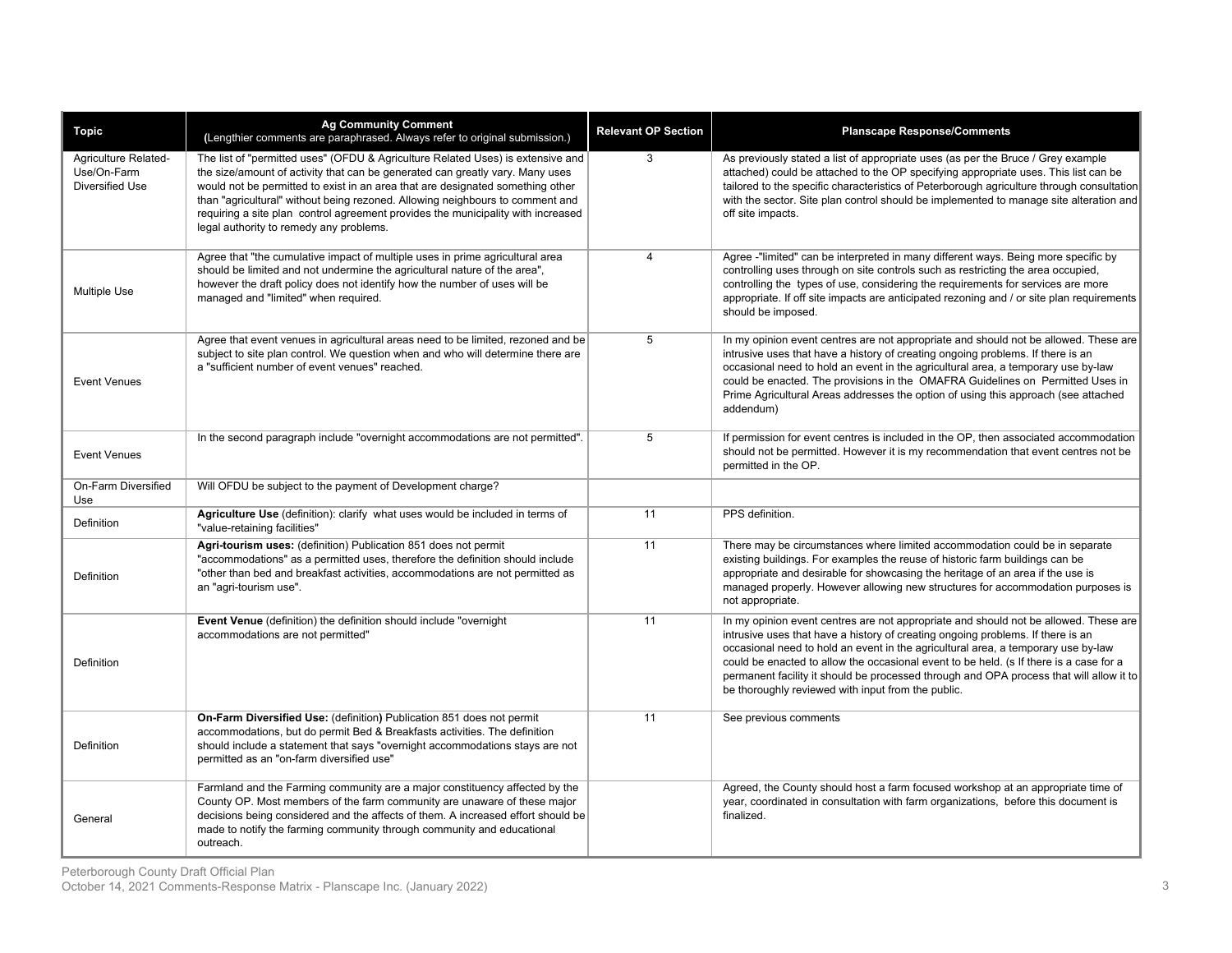## Addendum

Temporary Use By-law as an option for allowing an event centre.

Excerpt from OMAFRA "Guidelines on Permitted Uses in Prime Agricultural Areas", pg. 18

*Even temporary uses must meet all criteria for on-farm diversified uses. Acceptable uses must be compatible with and able to coexist with surrounding agricultural operations, and:* 

*• permanently displace little-to-no agricultural land, within the limits discussed under the "limited in area" criterion* 

*• do not require site grading and/or drainage unless it improves conditions for agricultural production*

- *are one-time uses or held infrequently when impacts to agriculture are minimal*
- *any land used for a temporary use must be immediately returned to agriculture*

*• a harvestable crop is produced on the land the year in which the temporary use is implemented (if applicable)* 

• meet compatibility requirements (e.g., do not require significant emergency, water and *wastewater services; maintain reasonable noise and traffic levels in the area)* 

*• impacts to the site itself and surrounding agricultural operations are mitigated (e.g., compaction, drainage, trespassing)* 

*If all criteria are met, events may be accommodated through a temporary use zoning bylaw under the Planning Act, 1990, provided no permanent alterations are proposed to the land or structures (e.g., stages, washrooms or pavilions). The temporary zoning must be structured in a way that the farmland is returned to agriculture immediately following the event (e.g., detailed provisions to avoid soil compaction, timing events to avoid impacts on cropping systems). The intention is that these uses are permitted only on an interim basis. The Municipal Act, 2001, authorizes municipalities to pass by-laws, issue permits and impose conditions on events. These by-laws may require site plans, traffic plans, emergency plans and security plans. These by-laws help ensure uses are reasonable without the need for other approvals.*